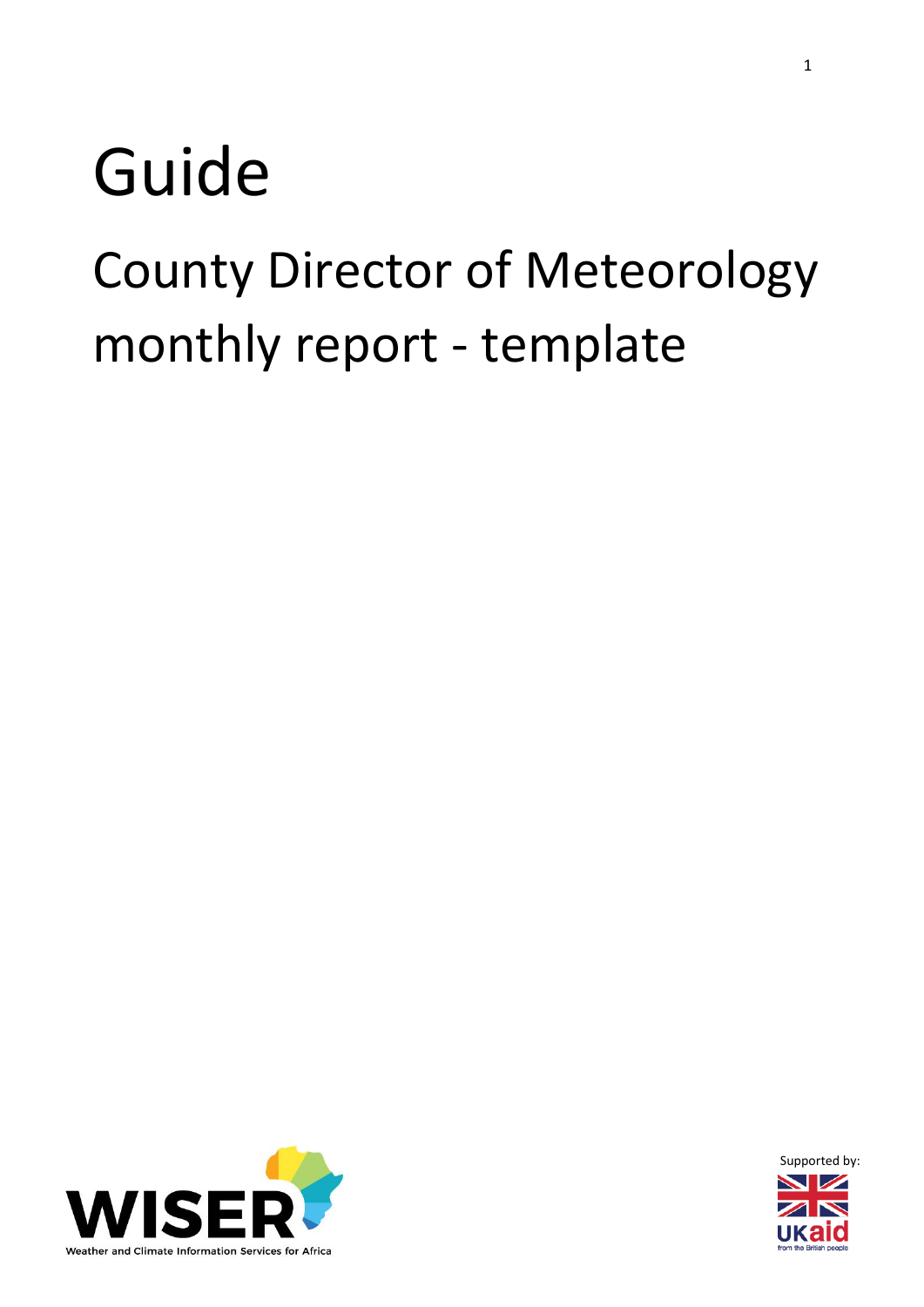

## **COUNTY DIRECTOR OF METEOROLOGY'S MONTHLY REPORT**

## *(NAME OF COUNTY)* **COUNTY** *(MONTH, YEAR)*

Submitted by…………*(Name)*………………on…………….*(Day, Month, Year)*………..

#### **HIGHLIGHTS**

#### **Achievements**

*(Up to three bullet points highlighting issues described in this report)*

#### **Challenges**

*(Up to three bullet points highlighting issues described in this report)*

**Requests for action by KMD headquarters**

*(Up to three bullet points highlighting issues described in this report)*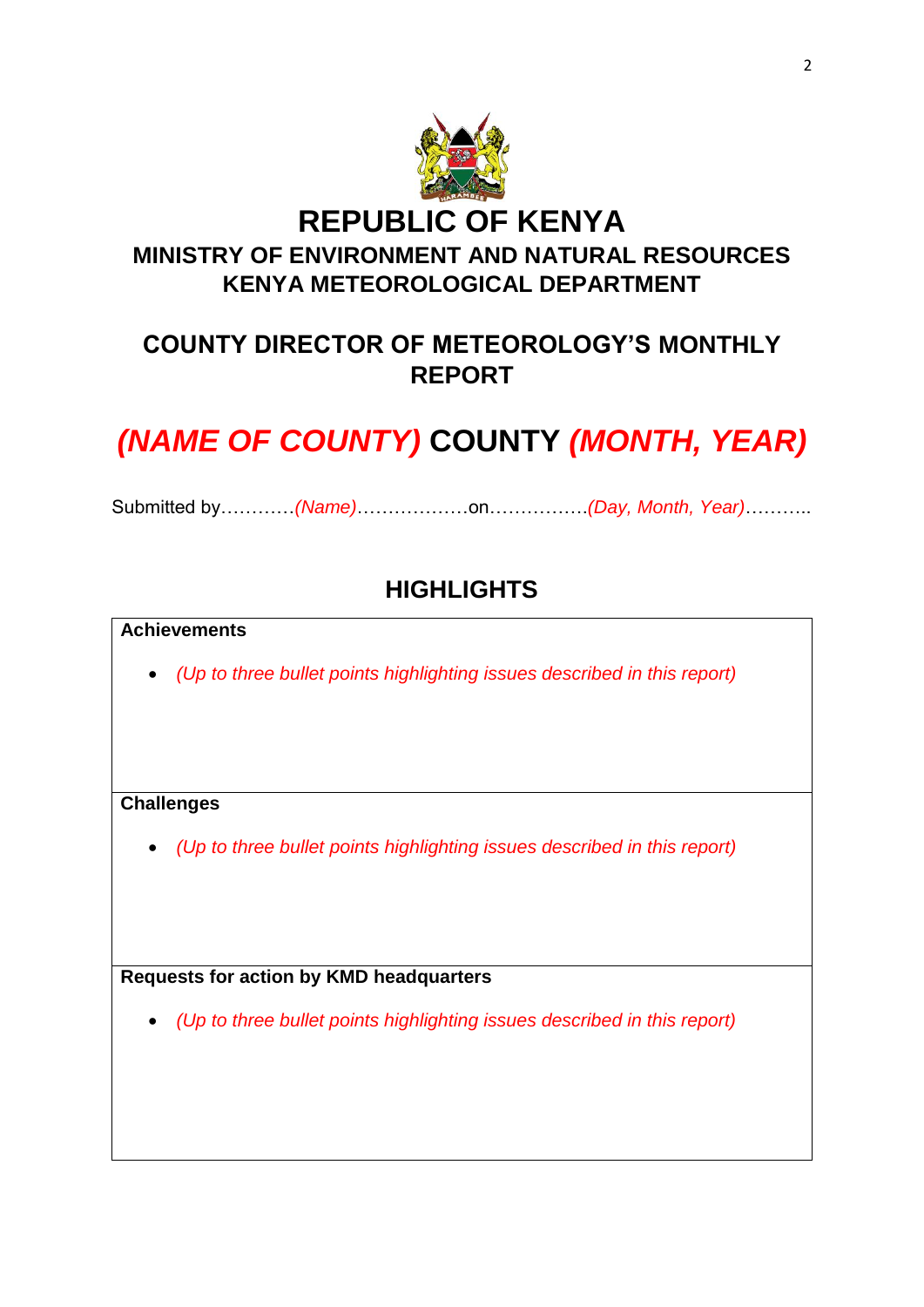## **1. Data collection and management**

**1.1 New equipment installed/activated/reactivated** *(Use one line for each item of equipment)*

| Type of<br>equipment                                                           | <b>Location</b>                     | <b>GPS</b><br>coordinates | Date of<br>activation | Who paid for<br>the<br>equipment? | Who manages<br>the<br>equipment?                                                           | <b>Frequency of</b><br>data submission<br>to KMD                                                    | <b>Comments</b> |
|--------------------------------------------------------------------------------|-------------------------------------|---------------------------|-----------------------|-----------------------------------|--------------------------------------------------------------------------------------------|-----------------------------------------------------------------------------------------------------|-----------------|
| <b>Manual rain</b><br>gauge<br>(add a new row<br>for each item of<br>equipment | (Location,<br>Ward, Sub-<br>County) |                           | (Day/month/<br>year)  | (Name of<br>organisation)         | (Name of<br>organisation or<br>description of<br><i>individuals</i><br><i>responsible)</i> | (Say how<br>frequently <b>KMD</b><br>receives the data,<br>not how<br>frequently it is<br>recorded) | (Optional)      |
| <b>Automatic rain</b><br>gauge                                                 |                                     |                           |                       |                                   |                                                                                            |                                                                                                     |                 |
| <b>Automatic</b><br>weather<br>station                                         |                                     |                           |                       |                                   |                                                                                            |                                                                                                     |                 |
| Other (please<br>specify)                                                      |                                     |                           |                       |                                   |                                                                                            |                                                                                                     |                 |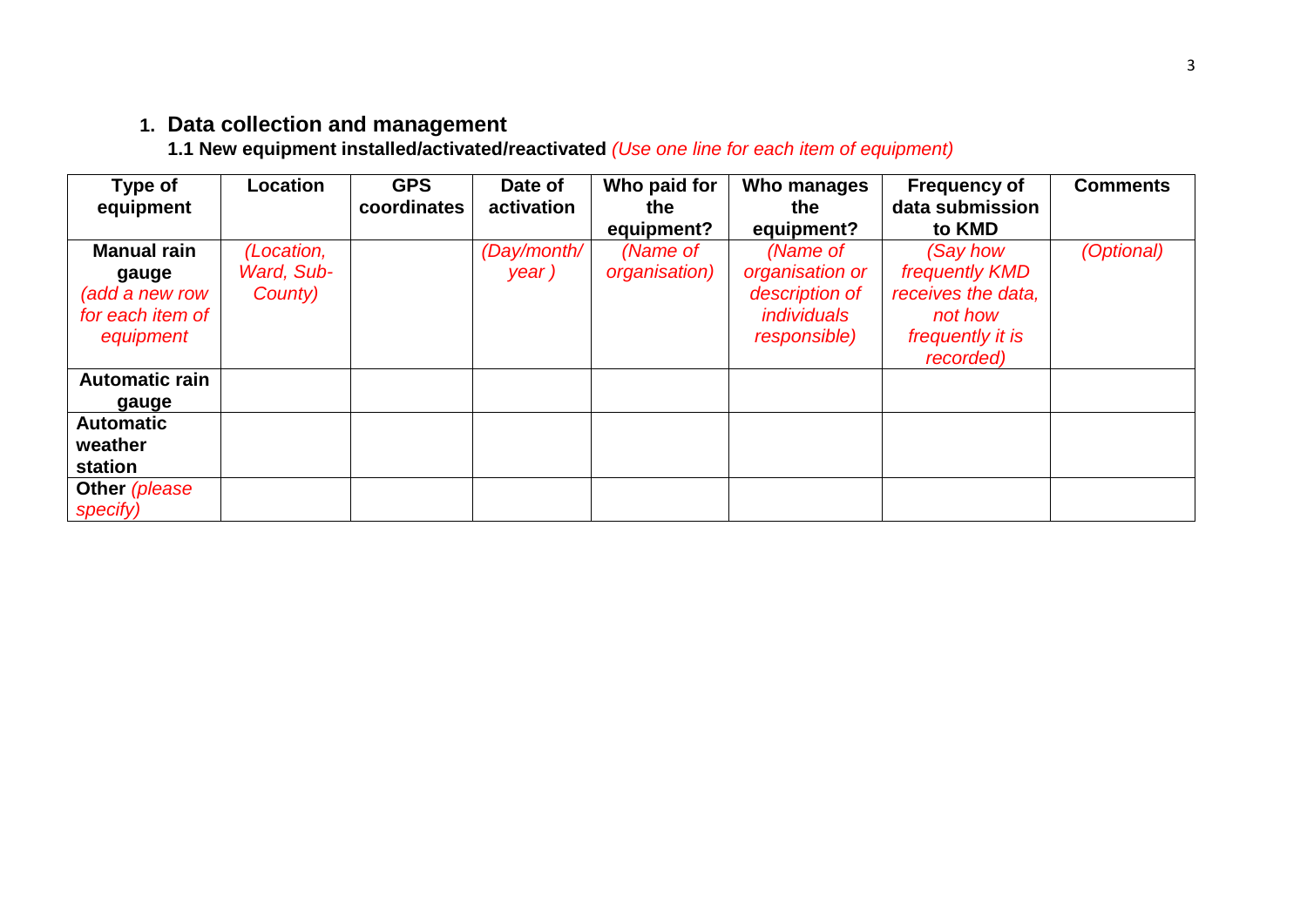| Type of               | Location | <b>GPS</b><br>coordinates | Date of<br>last valid | <b>Brief description of</b> | <b>Action taken by</b><br><b>CDM</b> | <b>Further action</b>           |
|-----------------------|----------|---------------------------|-----------------------|-----------------------------|--------------------------------------|---------------------------------|
| equipment             |          |                           | data                  | problem                     |                                      | required by KMD<br>headquarters |
| <b>Manual rain</b>    |          |                           |                       |                             |                                      |                                 |
| gauge                 |          |                           |                       |                             |                                      |                                 |
| <b>Automatic rain</b> |          |                           |                       |                             |                                      |                                 |
| gauge                 |          |                           |                       |                             |                                      |                                 |
| <b>Automatic</b>      |          |                           |                       |                             |                                      |                                 |
| weather station       |          |                           |                       |                             |                                      |                                 |
| <b>Other (please)</b> |          |                           |                       |                             |                                      |                                 |
| specify)              |          |                           |                       |                             |                                      |                                 |

#### **1.2 Existing equipment that has ceased to function or submit data to KMD** *(Use one line for each item of equipment)*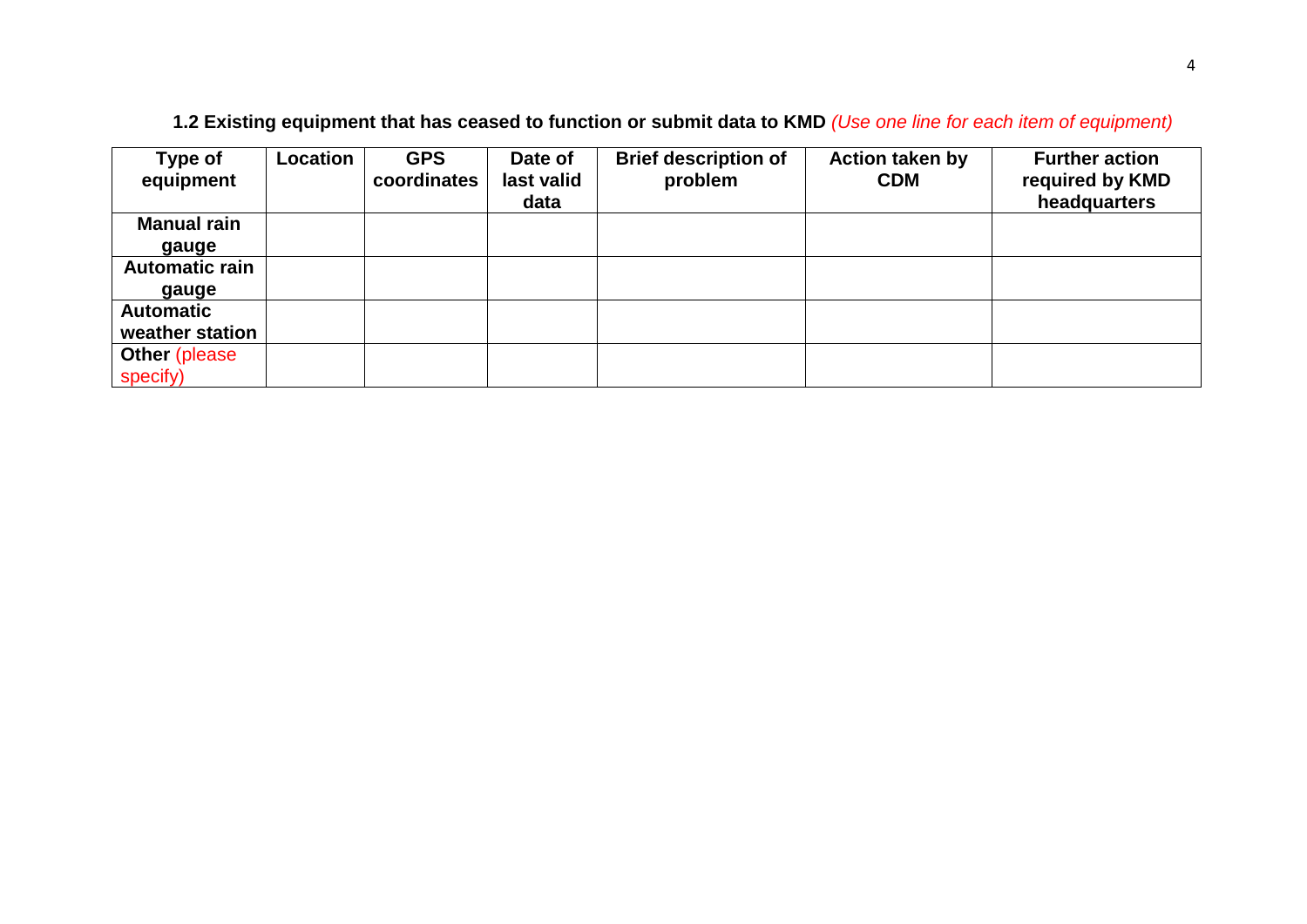## **2. Information outputs**

#### **2.1 CDM bulletin production**

| <b>Type of bulletin</b>       | Date of issue                       |
|-------------------------------|-------------------------------------|
| <b>Weekly county forecast</b> | (Leave blank if no bulletin issued) |
|                               |                                     |
| 2.                            |                                     |
| 3.                            |                                     |
|                               |                                     |
| <b>Monthly forecast</b>       |                                     |
| <b>Seasonal forecast</b>      |                                     |
| Severe weather warning        |                                     |
| Other (please describe)       |                                     |

#### **2.2 Bulletin dissemination**

| <b>Email</b><br>recipients | <b>WhatsApp</b><br>and other<br>social media | <b>SMS</b><br>direct<br>from<br><b>CDM</b> | SMS, email<br>and<br><b>WhatsApp</b><br>via partners | <b>Secondary</b><br>dissemination via<br>community<br><b>intermediaries</b>                                                                                                                        | <b>Broadcast by</b>                                                                                                |
|----------------------------|----------------------------------------------|--------------------------------------------|------------------------------------------------------|----------------------------------------------------------------------------------------------------------------------------------------------------------------------------------------------------|--------------------------------------------------------------------------------------------------------------------|
| (number)                   | (number)                                     | (number)                                   | (number)                                             | (number of<br>information recipients,<br>based on an estimate<br>of how many people<br>regularly receive<br>information from a<br>community<br>intermediary, within<br>24 hours of<br>publication) | (name(s) of radio and TV stations that<br>broadcast KMD county forecasts and<br>severe weather warnings regularly) |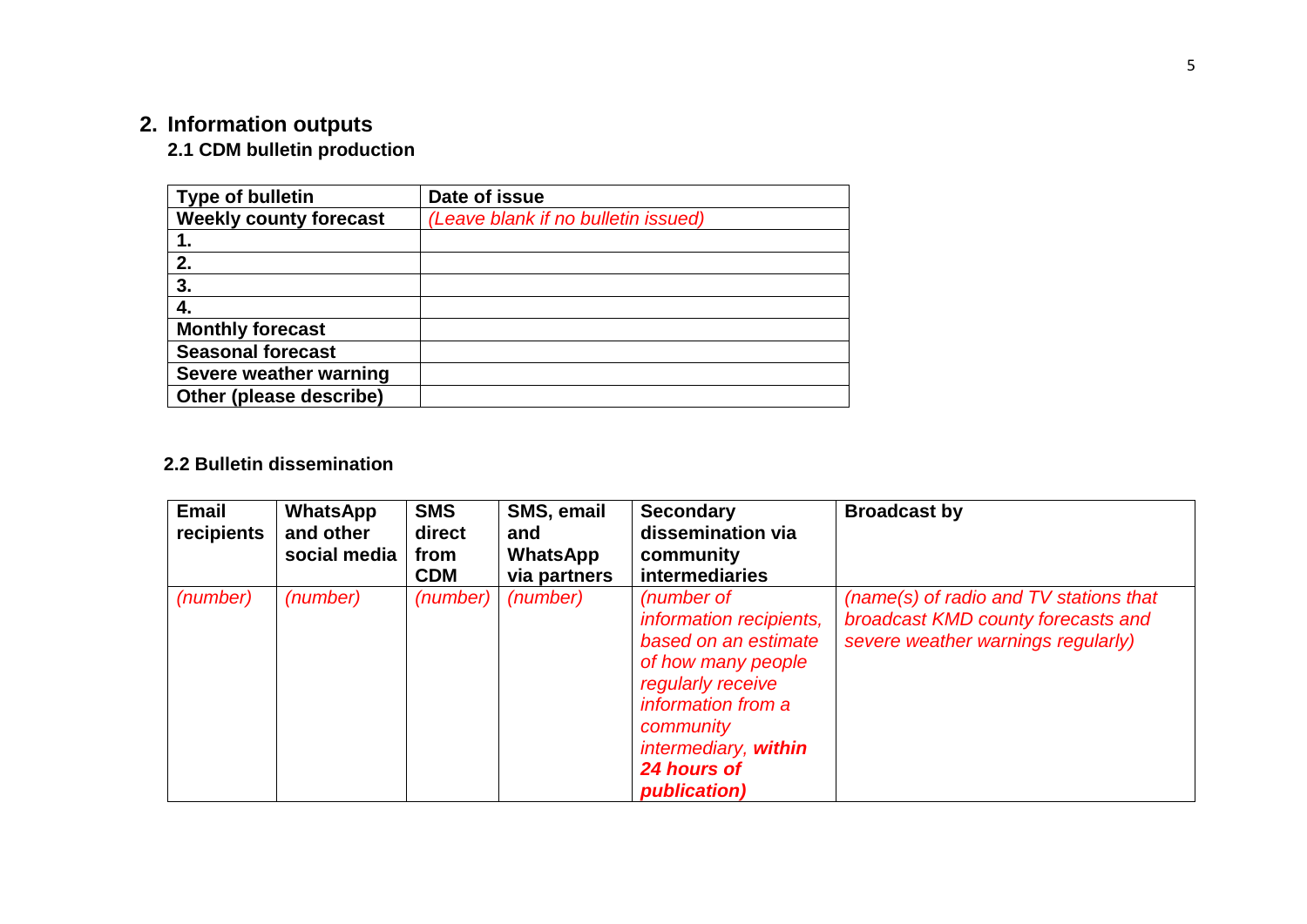**3. Stakeholder engagement** *(Only list interactions which have resulted in significant outcomes or feedback.Include any training delivered)*

| <b>Description of</b><br>stakeholder                                | <b>Type of</b><br>interaction                                                    | <b>Outcome of engagement</b>                                      | <b>Feedback received on KMD information</b><br>products                                                                                                                                              |
|---------------------------------------------------------------------|----------------------------------------------------------------------------------|-------------------------------------------------------------------|------------------------------------------------------------------------------------------------------------------------------------------------------------------------------------------------------|
| 1 (Job description of<br>individual(s) and name<br>of organisation) | (State whether<br>face-to-face<br>meeting, email<br>exchange,<br>phone call etc) | (Describe briefly any significant<br>outcomes, if there were any) | (Describe briefly the stakeholder's views on<br>the accuracy, timeliness, relevance and<br>usefulness of KMD information outputs any<br>information about the impact these outputs<br>have achieved) |
| 2.                                                                  |                                                                                  |                                                                   |                                                                                                                                                                                                      |
| 3.                                                                  |                                                                                  |                                                                   |                                                                                                                                                                                                      |
| 4.                                                                  |                                                                                  |                                                                   |                                                                                                                                                                                                      |
| 5.                                                                  |                                                                                  |                                                                   |                                                                                                                                                                                                      |
| 6. (Add more rows for<br>additional interactions if<br>required)    |                                                                                  |                                                                   |                                                                                                                                                                                                      |